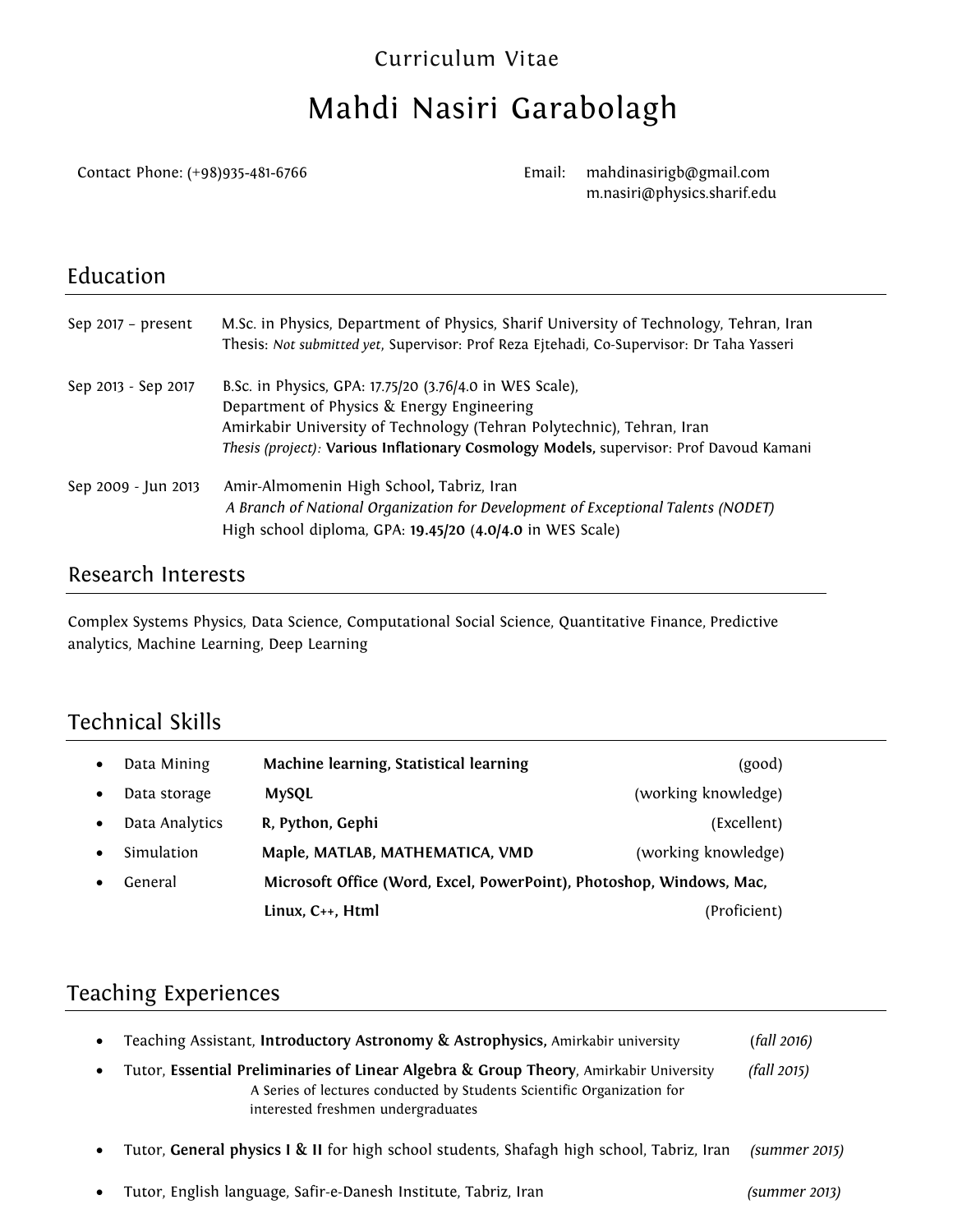| M.Sc. Thesis                | (Title yet to be decided)<br>In this thesis, which will be a research on the intersection of Statistical Physics and<br>Computational Social Science, We will study the different effects of social learning on the<br>Wisdom of crowd phenomena. Various methods from Statistical physics, social sciences and<br>data science will be involved for achieving this goal. | (Winter 2018 - present)                                                                                                                                                                                                                                                                                                   |
|-----------------------------|---------------------------------------------------------------------------------------------------------------------------------------------------------------------------------------------------------------------------------------------------------------------------------------------------------------------------------------------------------------------------|---------------------------------------------------------------------------------------------------------------------------------------------------------------------------------------------------------------------------------------------------------------------------------------------------------------------------|
| <b>B.Sc. Thesis</b>         | Various Inflationary Cosmology Models<br>Supervisor: Prof. Davoud Kamani<br>In this Project we studied different models of inflationary cosmology. We investigated the<br>time metrics and interpreting the outcome universe models. Our main focus was on Scalar<br>fields. In addition we analyzed the effects of anti-symmetric second ranked tensor fields on         | (spring 2016 - Jun 2017)<br>cosmic inflation as a result of an energy in the vacuum (Dark energy) which is caused by the<br>existence of different quantum fields, then we represented these energies in different space-<br>inflationary models. Also we studied some models of Inflation in the supergravity framework. |
| <b>Particle Physics</b>     | <b>Standard Model of Particle Physics</b><br>developments such as Higgs boson discovery and the revelations gained from some<br>Chromodynamics) theory were also mentioned.                                                                                                                                                                                               | (winter 2016)<br>A project for Particle Physics course in which standard model was introduced and some new<br>supersymmetric theories were discussed. In addition some achievements from QCD (Quantum                                                                                                                     |
| Astronomy                   | RR-Lyrae Variables & Their Applications<br>that because of their varying luminosity can be used as standard candles for measuring<br>RR-Lyrae stars, were discussed.                                                                                                                                                                                                      | (winter 2015)<br>A project for Introductory Astronomy course. Variable stars are interesting cosmic phenomena<br>astronomical distances. In this project some applications of different variable stars, specifically                                                                                                      |
| Philosophy of science       | The Effects of Physical Science in Human Kind's Thoughts (winter 2015)<br>A project for Philosophy of Ethics course in which the effects of developments in Physical<br>sciences, specifically Physics, on the ethics of the generations in the past two centuries were<br>discussed.                                                                                     |                                                                                                                                                                                                                                                                                                                           |
| <b>Mathematical Physics</b> | The role of Symmetry In Physics<br>A project for Mathematical Physics I course in which the applications of group theory and<br>symmetry in physics were discussed.                                                                                                                                                                                                       | (fall 2014)                                                                                                                                                                                                                                                                                                               |

### Selective Courses

- **Attended** Differential Geometry, Topology, Mathematical Physics I,II,III Analytical Mechanics I,II Differentiable Manifolds, Quantum Mechanics I,II Electromagnetism I,II, Waves, Thermodynamics, Statistical Mechanics, Solid State Physics I, Particle Physics, Introductory Astronomy, Differentiable Manifolds, Advanced Programming
- **Audited** Advanced Linear Algebra, Mathematical Analysis, Algebraic Quantum Mechanics, Machine Learning, Statistical Learning, Advanced Statistics, General Relativity, Quantum Field Theory, Cosmology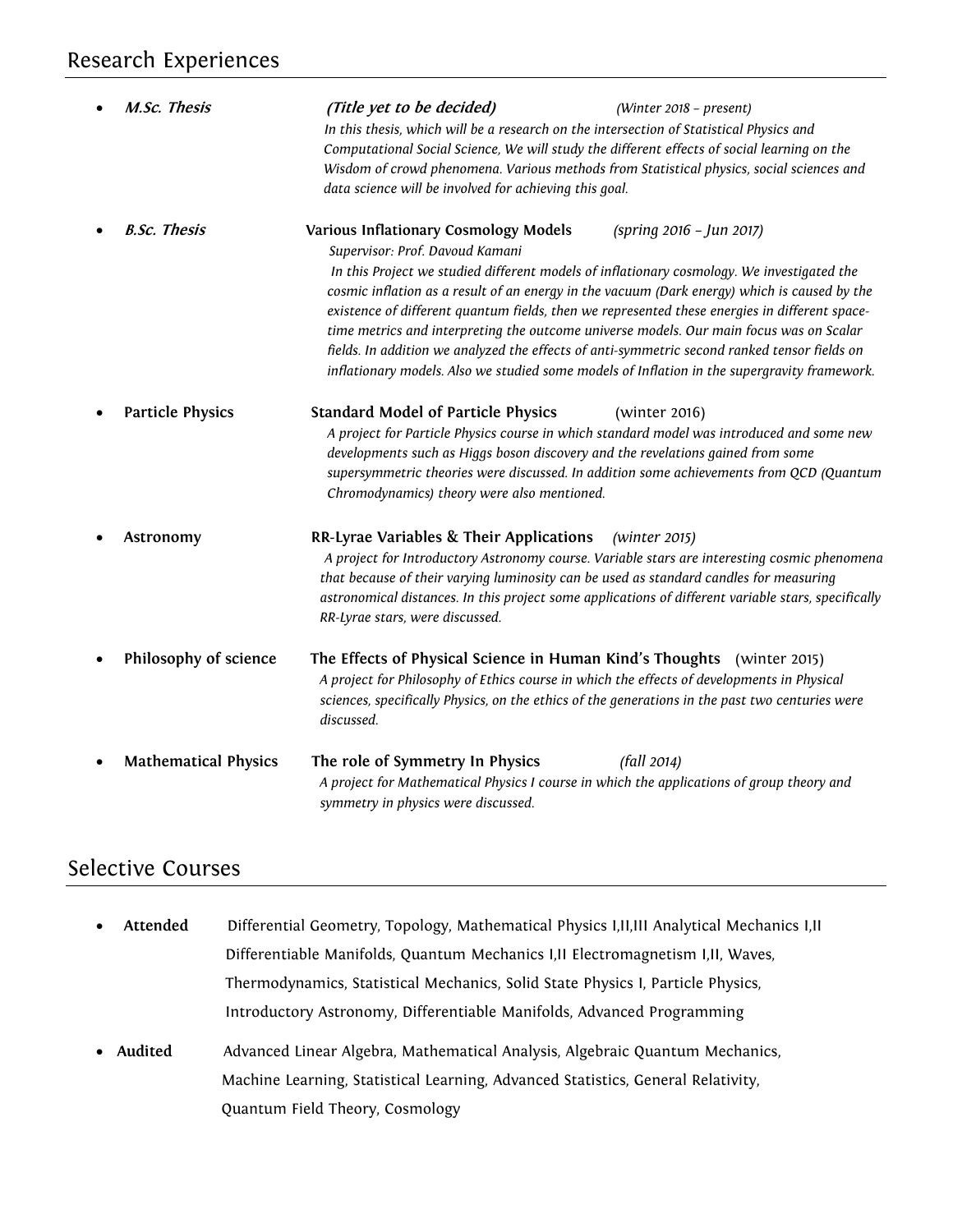## Schools & Workshops

- 8<sup>th</sup> National **Topology & Geometry** Conference, Amirkabir University *(fall 2015)*
- Workshop on **Configuration Space & Projective Geometry**, Amirkabir University *(fall 2015)*
- National conference on **Particle Physics & Fields**, Shahid Beheshti University *(winter 2014)*
- Workshop on Simulation Code **Monte-Carlo FLUKA**, Sharif University *(winter 2014)*
- National Conference on **Cosmology & Gravitation,** Sharif University *(fall 2014)*

#### Honors & Awards

- Offered straight admission to M.Sc. program at Amirkabir University Of Technology *(fall 2016)*
- Ranked 2nd among B.Sc. class of 2017, with over 40 students. *(fall 2016)*
- Amirkabir University of Technology's Academic Scholarship as an **Exceptionally Talented** student based on Nation-Wide University Entrance Exam *(fall 2015)*
- Ranked as **top 1 %** in overall university entrance exam for bachelor degree among more than 300,000 students. *(summer 2013)*
- Ranked **1st** in the province of Eastern Azerbaijan, Iran in Physics Lab competition in secondary school *(winter 2011)*
- Admitted to **NODET High-School** (National Organization for Development of Exceptional Talents) through an entrance examination among 1300 competitors. *(summer 2009)*

#### Extracurricular

- Two consecutive years of activities in **Students Scientific Association**
- Organizer of three different seminars & lectures on **Modified Gravity** & **Theoretical High Energy Physics** *(fall 2014 & spring 2015)*
- Member of Executive Committee, Tournament of Physical Photography
- Organizer of two **"English free discussion"** classes

A group of 15-20 students, in which students discuss a particular Physical topic in English. Sometimes professors are invited to participate in the discussions in order to let the students use their experiences about the topic